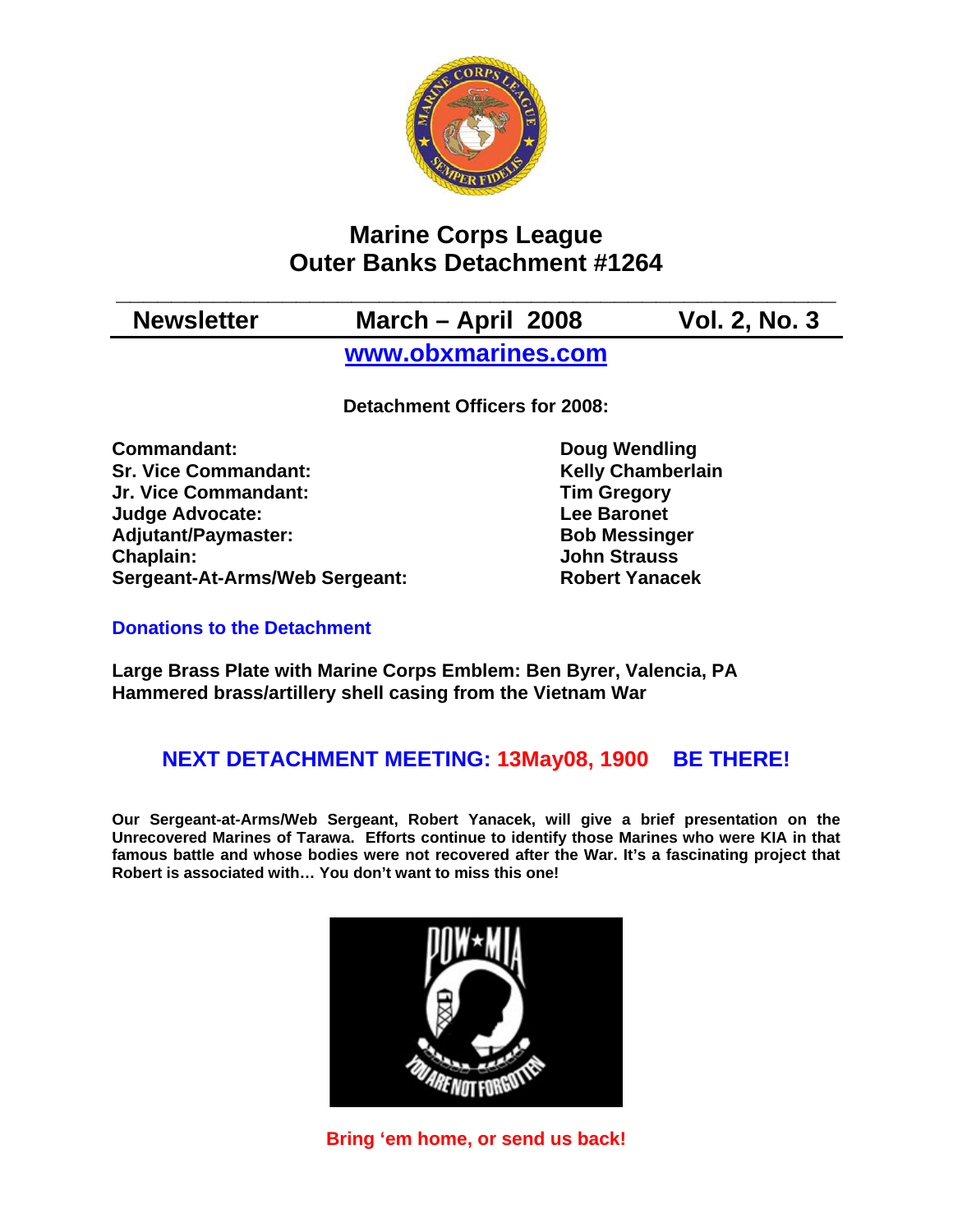## **What's Been Going On?**

### **Check your Detachment Website OFTEN: [www.obxmarines.com](http://www.obxmarines.com/)**

 **General Membership Meeting: 11Mar** 

**General Membership Meeting: 8Apr** 

**Department of NC Quarterly Meeting: 19 Apr, Morganton, NC** 

 **Welcomed New Member: Laura Hummell** 

#### **Did You Know?**

**There are fifty one [51] Marine Corps League Detachments in North Carolina…** 

## **Message From The Commandant:**

#### **Fellow Marines,**

#### **Re: Recruiting…**

**Recruiting literature has been reprinted and is available for all members. Pick some up at the next meeting and make it your objective to recruit one new member this year. Current membership is 32.** 

#### **Re: Department of NC Marine Corps League Convention**

**5, 6 & 7 June 2008 Jacksonville, NC** 

**Hotel: Sleep Inn, Jacksonville** 

**Reservations must be made by 10 May to ensure group rates. Call 910-478-0099 and indicate that you are with the Marine Corps League. There is a tour of Camp Lejeune scheduled for Friday, 6June at 0900. Business meetings on Saturday… Members are encouraged to attend. Contact Doug if you're planning to attend so he can provide you with details.** 

#### **Re: Global Terrorism**

**If you want to know what's going on in the world of terrorism, threats, explosions, airline incidents, suspicious activities, etc., check out this web page. It's not just about terrorism – It's about what's going on every day, every minute some place in the world that could affect all of us in some way. It updates constantly, every 30 seconds. <http://www.globalincidentmap.com/home.php>**

**"Marines….We're the Toughest, Meanest Bastards Alive!"** 

**PFC Jack Lucas Medal of Honor, Iwo Jima, 1945 Quoted from "TWS Island Storm 2008" breakfast speech, 11 April 2008, Beaufort, SC**

**Check your Detachment website often: [www.obxmarines.com](http://www.obxmarines.com/)**

**Also, North Carolina and other MCL information is available at the Department NC website: [www.ncmcleague.org](http://www.ncmcleague.org/)**